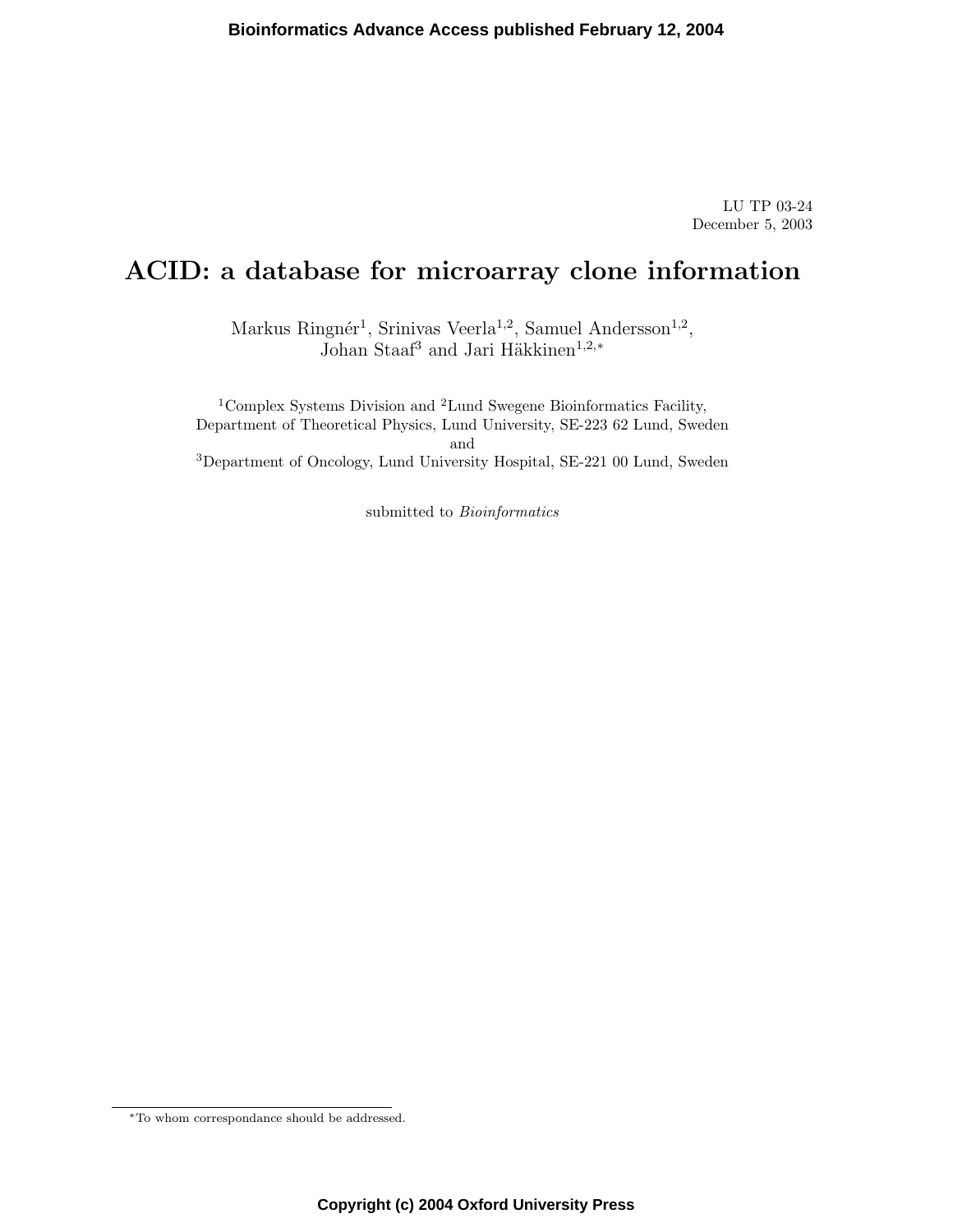## ABSTRACT

**Summary:** ACID is an online database for information about microarray cDNA clones. For each clone, the database contents include assigned UniGene cluster(s), location in the full-length transcript, assigned Gene Ontology terms, and position in the genome assembly.

Availability: http://bioinfo.thep.lu.se/acid.html Contact: jari@thep.lu.se

## INTRODUCTION

For microarray data analysis it is of great value to be able to extract up-to-date information about all the clones present on the arrays in a streamlined fashion. The information may be of interest for several purposes, but perhaps primarily to facilitate further data analysis. For example, to investigate where in the genome clones of interest are located, or whether these clones are significantly associated with specific Gene Ontology (GO) terms (The Gene Ontology Consortium, 2000). Information about clones can also be useful for quality control, for example, to address where in the full-length transcript a specific clone is located. To address these issues, we have developed the Array Clone Information Database (ACID) to provide a searchable resource for information about cDNA clones. The information is accessible through a set of applications with web interfaces. Other resources that provide information about microarray clones include Resourcerer (Tsai et al., 2001) and DIG (https://dig.cgt.duke.edu/index.php).

## DATABASE

The database contains all Homo sapiens and Mus musculus cDNA clones present in Uni-Gene for which there is at least one EST annotated as a 3' or 5' read of the clone (http://www.ncbi.nlm.nih.gov/UniGene). In particular the IMAGE (http://image.llnl.gov/) and RIKEN (http://genome.rtc.riken.go.jp/) cDNA clone sets are included, together with Gen-Bank (Benson et al., 2002) accession numbers for all their 3' and 5' reads. For human (using UniGene Hs build 163), the database contains 3.1 million cDNA clones and 3.4 million EST sequences based on 127,835 UniGene clusters. 16,173 of the clusters are represented by at least one RefSeq (Pruitt and Maglott, 2001) mRNA sequence. For mouse (using Mm build 130), the corresponding numbers are 2.7

million clones, 3.2 million ESTs, and 93,645 clusters (15,161 with a RefSeq sequence). The database is implemented in MySQL and applications are written in Perl and C++. Details of how the contents in ACID are assembled and generated can be found on the ACID web site.

# APPLICATIONS

Currently, there are two main applications available.

Clone information application. In this application, ACID takes a list of clone identifiers, Gen-Bank accession numbers, gene symbols, or Uni-Gene clusters and associates them with the corresponding UniGene cluster information. For each item in the input list, minimally the UniGene cluster, the gene name, the gene symbol, the chromosome, the cytoband location, the LocusLink identifier, and the RefSeq mRNA accession number are provided. Additional information includes associated GO terms and the OMIM identifier (http://www.ncbi.nlm.nih.gov/omim/). Moreover, for UniGene clusters that contain a RefSeq fulllength transcript sequence, information about the position of the RefSeq sequence in the genome assemblies in the genome browser database at the University of California Santa Cruz (Karolchik et al., 2003) is provided. This position information includes chromosome, strand, and start and end bases.

Clone location application. For each cDNA clone in UniGene, we have used bl2seq (Tatusova and Madden, 1999) to align its 3' and 5' sequence reads with the longest RefSeq sequence in the corresponding UniGene cluster. In this application, ACID takes a list of clone identifiers and the aligned position of each clone in its corresponding full length transcript is provided. Alternatively, this application takes a list of RefSeq mRNA accession numbers, gene symbols or UniGene clusters and lists all clones matched in UniGene to the corresponding clusters, together with the location of the clones in the full-length transcripts. To make the results easily interpretable, a graphical display of the locations of the clones can be generated (Fig. 1). In the graphical display, the full-length transcript is annotated with coding region and exon boundaries, together with their genomic positions.

#### OUTLOOK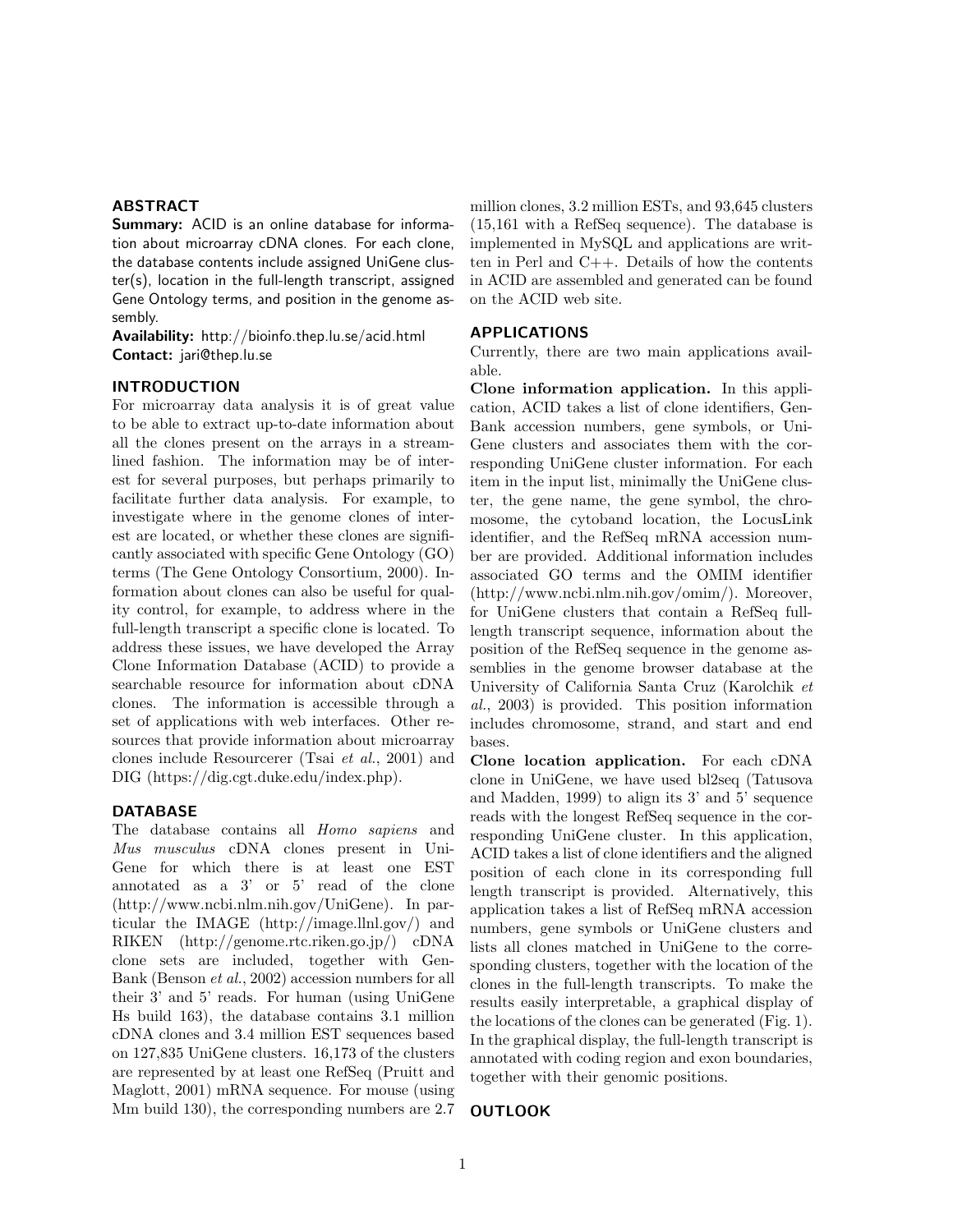ACID will be updated as new builds of UniGene or assemblies of the genomes become available. Support for additional organisms present in UniGene may be provided in the future. We anticipate that ACID will expand to contain further information as well as additional applications, and these additions will be available as they are developed. In particular, we are planning to extend the contents of the database with more functional annotations than GO terms. This plan includes mapping the clones to the KEGG pathway database (Kanehisa et al., 2002). In addition, to provide a useful analysis environment, we are planning to link ACID with BASE (Saal et al., 2002), the open-source database for array data maintained by our group. The list of potential additions can be made very long. Nevertheless, ACID has already proven to be very useful in our own research, and we expect it to be of great value for anyone interested in microarray data analysis.

## ACKNOWLEDGMENTS

We thank the CBI404 students at Lund University for prototyping. This work was in part supported by the Knut and Alice Wallenberg Foundation through the Swegene consortium.

## REFERENCES

- Benson,D.A., Karsch-Mizrachi,I., Lipman,D.J., Ostell,J., Rapp,B.A.and Wheeler,D.L. (2002) Gen-Bank. Nucleic Acids Res. 30, 17-20.
- Kanehisa,M., Goto,S., Kawashima,S. and Nakaya,A. (2002) The KEGG databases at GenomeNet. Nucleic Acids Res. 30, 42-46.
- Karolchik,D., Baertsch,R., Diekhans,M., Furey,T.S., Hinrichs,A., Lu,Y.T., Roskin,K.M., Schwartz,M., Sugnet,C.W., Thomas,D.J., Weber,R.J., Haussler,D. and Kent, W.J. (2003) The UCSC Genome Browser Database Nucl Acids Res. 31, 51-54.
- Pruitt,K.D. and Maglott,D.R. (2001) RefSeq and LocusLink: NCBI gene-centered resources. Nucleic Acids Res. 29, 137-140.
- Saal,L.H., Troein,C., Vallon-Christersson,J., Gruvberger, S., Borg,  $\AA$ . and Peterson, C. (2002) Bioarray software environment: a platform for comprehensive management and analysis of microarray data. Genome Biol. 3, software0003.1-0003.6.
- Tatusova,T.A. and Madden,T.L. (1999) BLAST 2 Sequences, a new tool for comparing protein and nucleotide sequences. FEMS Microbiol Lett. 174, 247- 50.
- The Gene Ontology Consortium. (2000) Gene Ontol-

ogy: tool for the unification of biology. Nat Genet. 25, 25-29.

Tsai,J., Sultana,R., Lee,Y., Pertea,G., Karamycheva,S., Antonescu.V., Cho,J., Parvizi,B., Cheung,F. and Quackenbush,J. (2001) RE-SOURCERER: a database for annotating and linking microarray resources within and across species. Genome Biol. 2, software0002.1-0002.4.